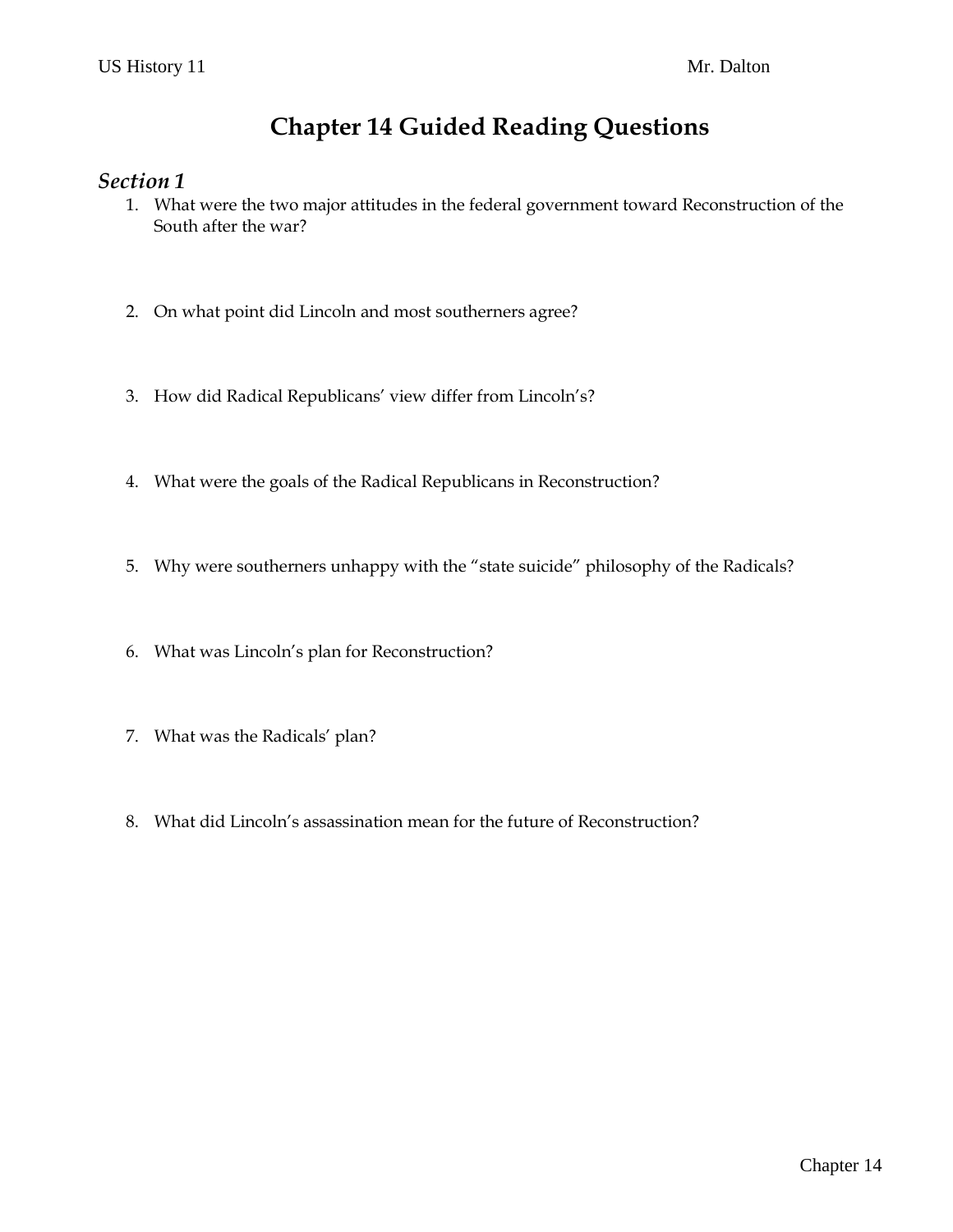### *Section 2*

- 1. Why did Black Codes restrict freedmen to farming and domestic jobs?
- 2. Why did Congress feel it was necessary to write the 14th Amendment?

### *Section 3*

- 1. The military reconstruction plan of 1868 did what to the South?
- 2. Describe the events leading to the first impeachment of a US President.
- 3. Why is it a good thing for the country that Johnson was not convicted?
- 4. What were the aims of secret societies like the KKK?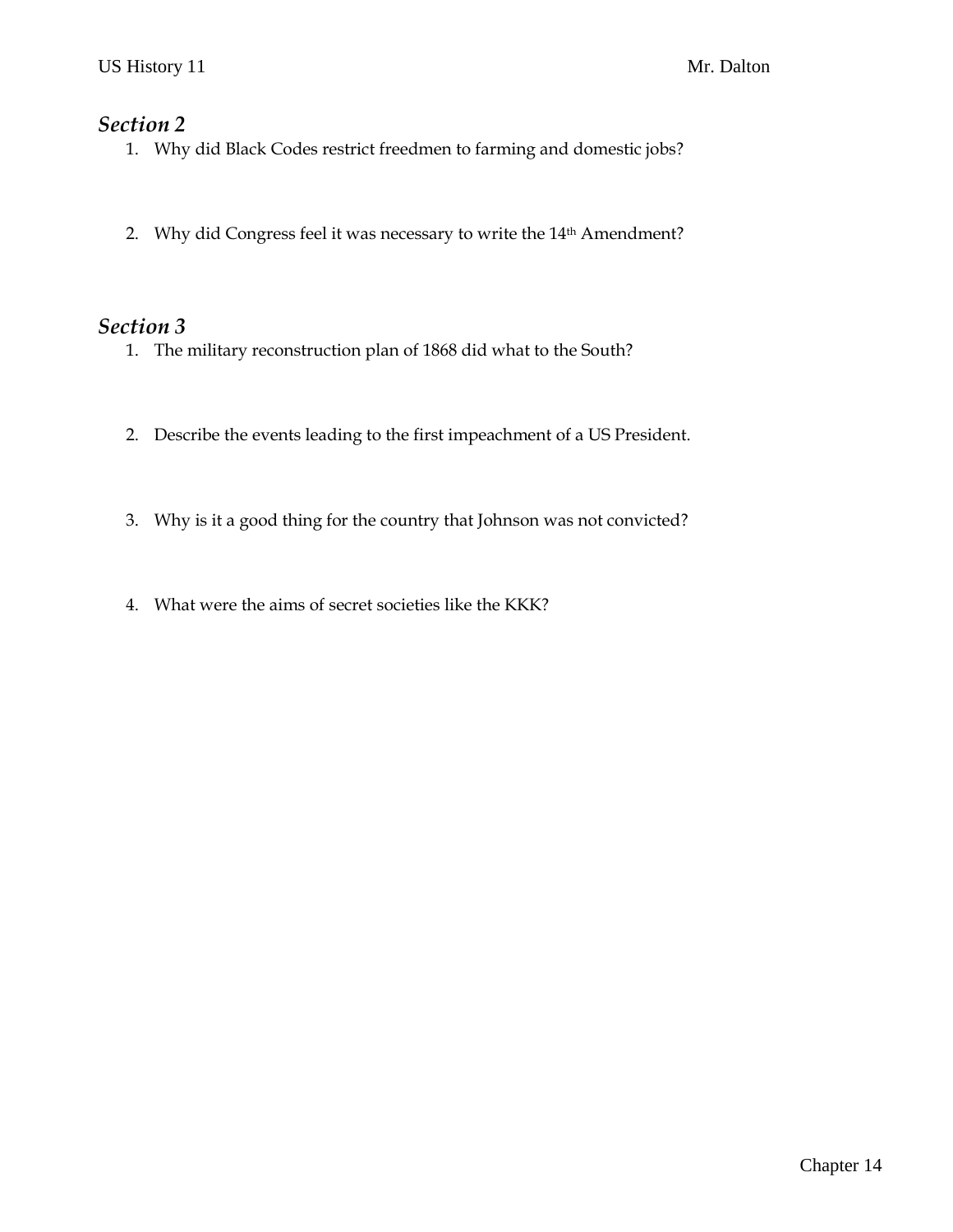### *Section 4*

- 1. What were Grant's greatest weaknesses as President?
- 2. What went wrong in the election of 1876?
- 3. Rutherford B. Hayes's eventual election in 1877 signaled the end of what period in US history?

#### *Section 5*

- 1. What was the purpose of Jim Crow laws?
- 2. What phrase summarizes the major ideas behind the ruling in *Plessey v. Ferguson*?
- 3. Post-Civil War sharecropping developed into a new form of what?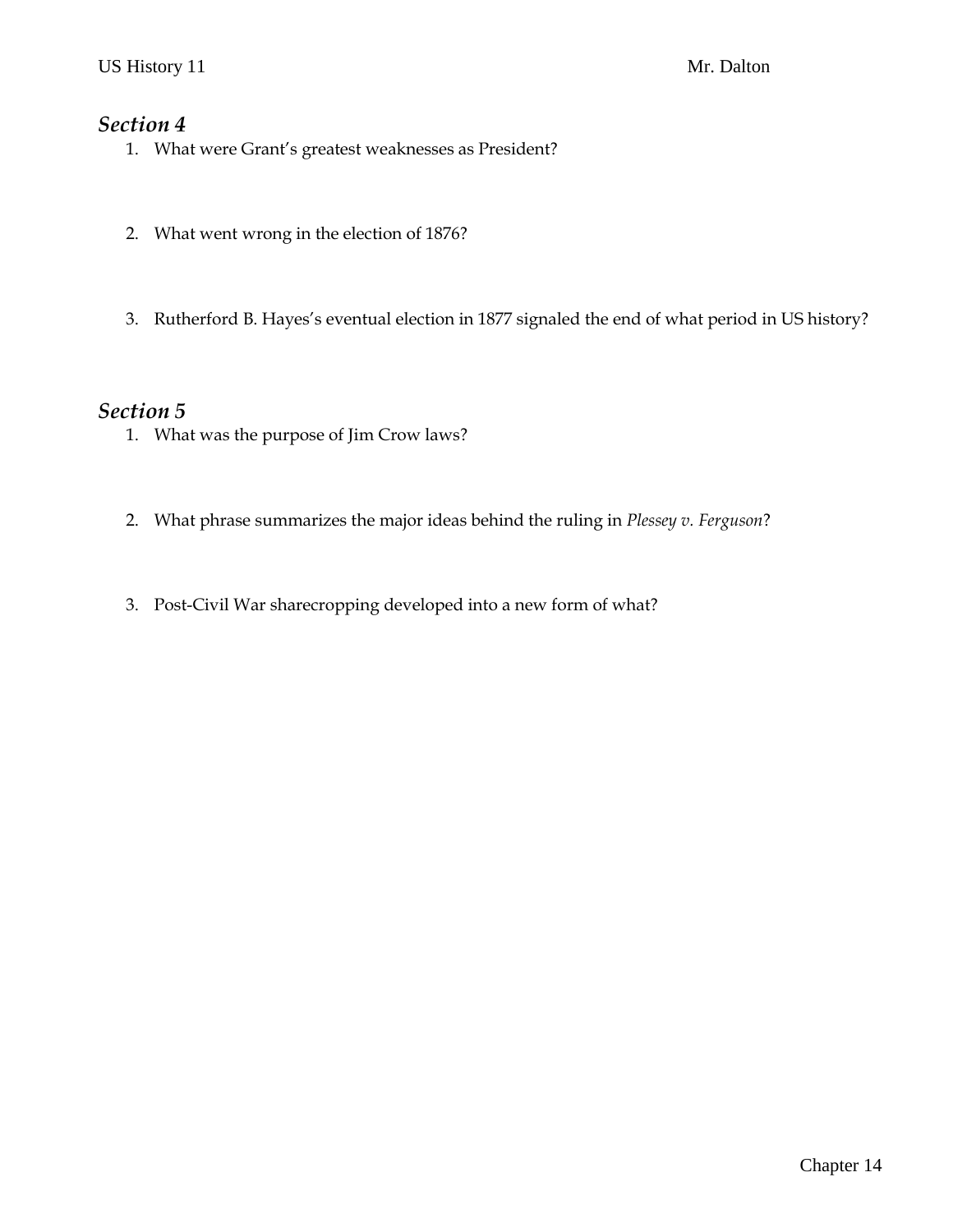# **Chapter 14 Vocabulary**

### *Section 1*

Reconstruction

Radical Republicans

"state suicide"

Thaddeus Stevens

Charles Sumner

Wade-Davis Bill

John Wilkes Booth

## *Section 2*

Andrew Johnson

Black Codes

13th Amendment

14th Amendment

## *Section 3*

impeachment